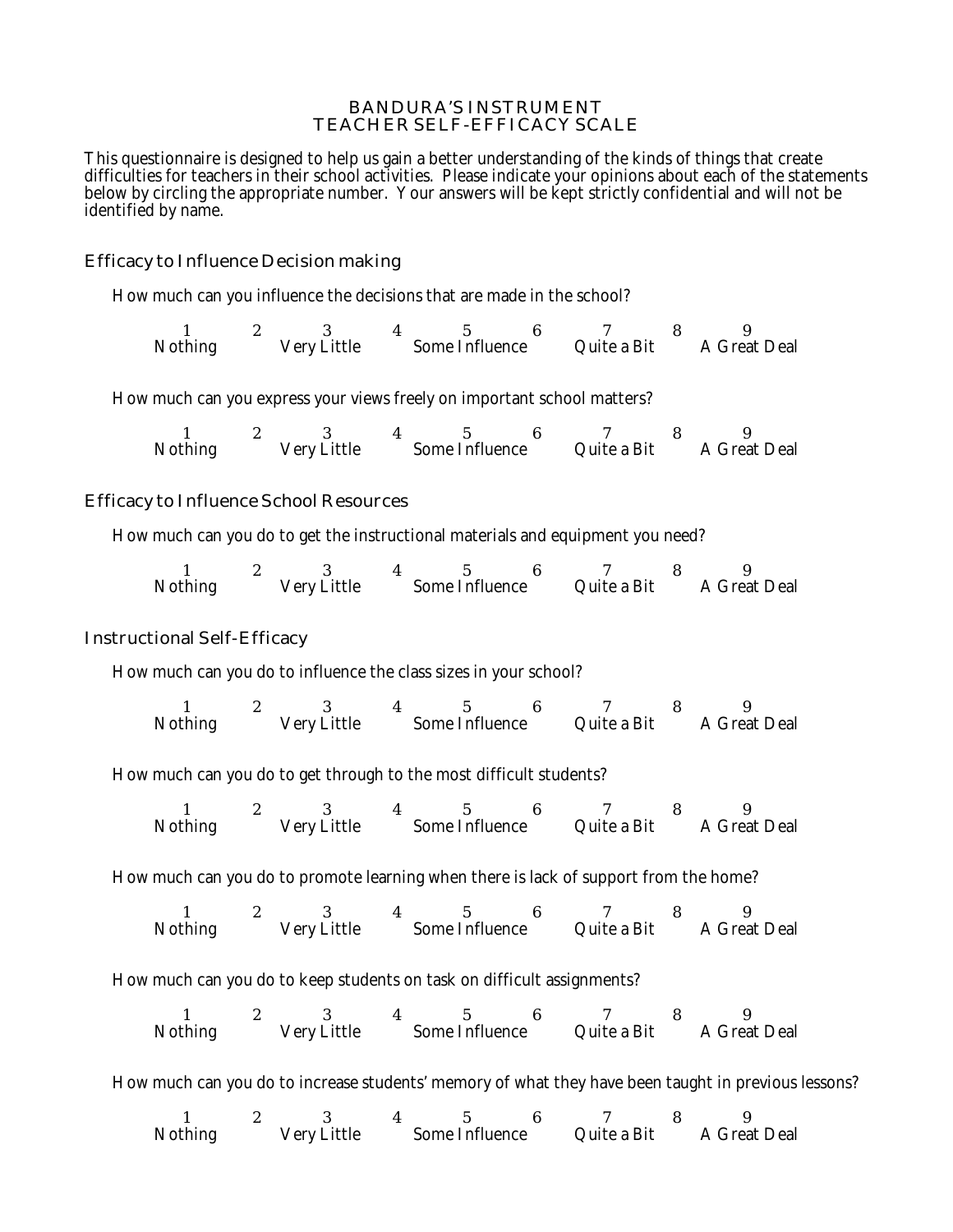How much can you do to motivate students who show low interest in schoolwork?

1 2 3 4 5 6 7 8 9 Nothing Very Little Some Influence Quite a Bit A Great Deal

How much can you do to get students to work together?

1 2 3 4 5 6 7 8 9 Nothing Very Little Some Influence Quite a Bit A Great Deal

How much can you do to overcome the influence of adverse community conditions on students' learning?

1 2 3 4 5 6 7 8 9 Nothing Very Little Some Influence Quite a Bit A Great Deal

How much can you do to get children to do their homework?

1 2 3 4 5 6 7 8 9 Nothing Very Little Some Influence Quite a Bit A Great Deal

## Disciplinary Self-Efficacy

How much can you do to get children to follow classroom rules?

1 2 3 4 5 6 7 8 9 Nothing Very Little Some Influence Quite a Bit A Great Deal

How much can you do to control disruptive behavior in the classroom?

1 2 3 4 5 6 7 8 9 Nothing Very Little Some Influence Quite a Bit A Great Deal

How much can you do to prevent problem behavior on the school grounds?

1 2 3 4 5 6 7 8 9 Nothing Very Little Some Influence Quite a Bit A Great Deal

## Efficacy to Enlist Parental Involvement

How much can you do to get parents to become involved in school activities?

1 2 3 4 5 6 7 8 9 Nothing Very Little Some Influence Quite a Bit A Great Deal

How much can you assist parents in helping their children do well in school?

1 2 3 4 5 6 7 8 9 Nothing Very Little Some Influence Quite a Bit A Great Deal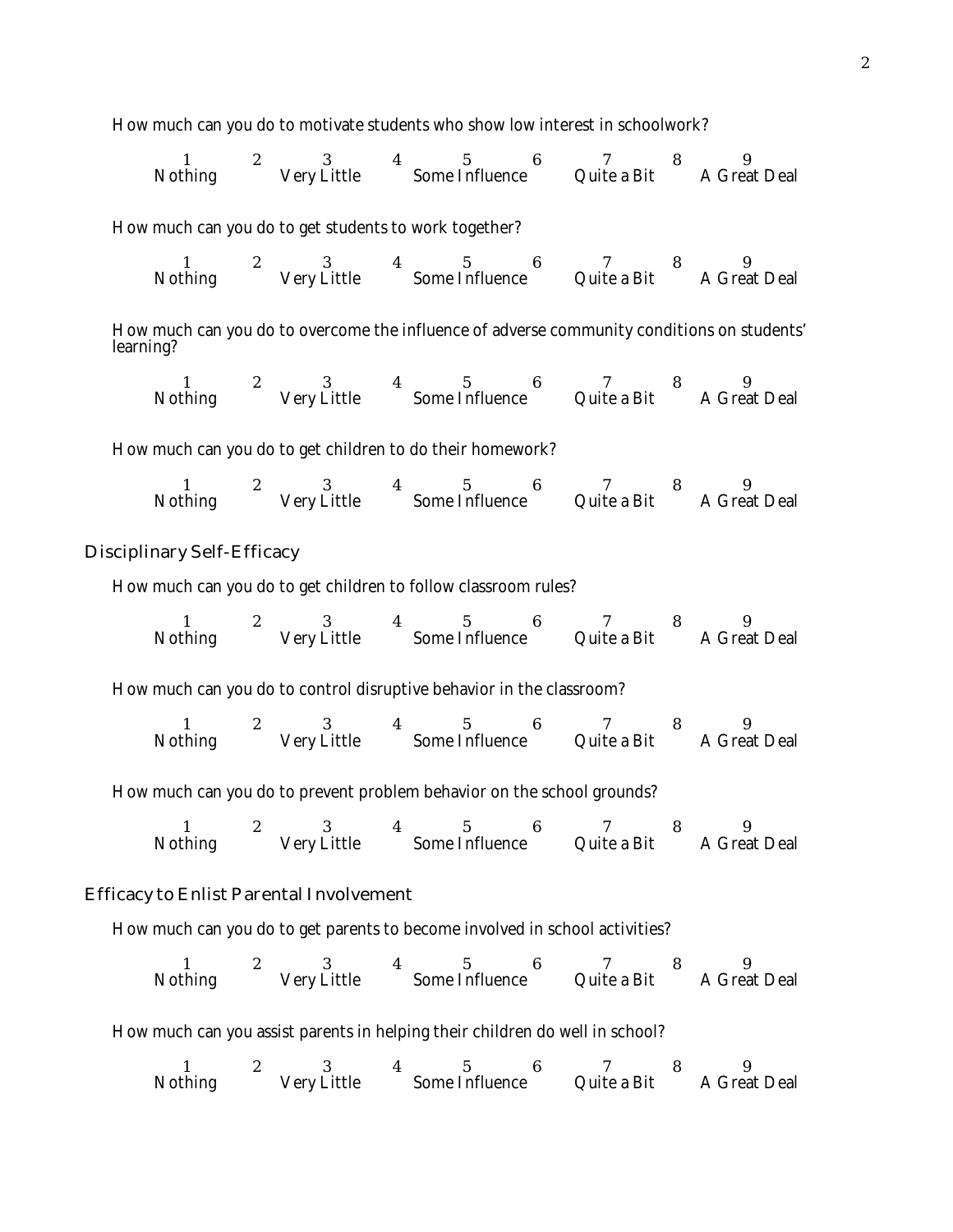How much can you do to make parents feel comfortable coming to school?

1 2 3 4 5 6 7 8 9 Nothing Very Little Some Influence Quite a Bit A Great Deal

## Efficacy to Enlist Community Involvement

How much can you do to get community groups involved in working with the schools?

1 2 3 4 5 6 7 8 9 Nothing Very Little Some Influence Quite a Bit A Great Deal

How much can you do to get churches involved in working with the school?

1 2 3 4 5 6 7 8 9 Nothing Very Little Some Influence Quite a Bit A Great Deal

How much can you do to get businesses involved in working with the school?

1 2 3 4 5 6 7 8 9 Nothing Very Little Some Influence Quite a Bit A Great Deal

How much can you do to get local colleges and universities involved in working with the school?

| <b>Nothing</b> | <b>Very Little</b> | <b>Some Influence</b> | Quite a Bit | <b>A Great Deal</b> |
|----------------|--------------------|-----------------------|-------------|---------------------|

#### Efficacy to Create a Positive School Climate

How much can you do to make the school a safe place?

1 2 3 4 5 6 7 8 9 Nothing Very Little Some Influence Quite a Bit A Great Deal

How much can you do to make students enjoy coming to school?

| <b>Nothing</b> | <b>Very Little</b> | <b>Some Influence</b> | Quite a Bit | <b>A Great Deal</b> |
|----------------|--------------------|-----------------------|-------------|---------------------|

How much can you do to get students to trust teachers?

| Nothing | Very Little | <b>Some Influence</b> | Quite a Bit | <b>A Great Deal</b> |
|---------|-------------|-----------------------|-------------|---------------------|

How much can you help other teachers with their teaching skills?

| Nothing | <b>Very Little</b> | <b>Some Influence</b> | Quite a Bit | A Great Deal |
|---------|--------------------|-----------------------|-------------|--------------|